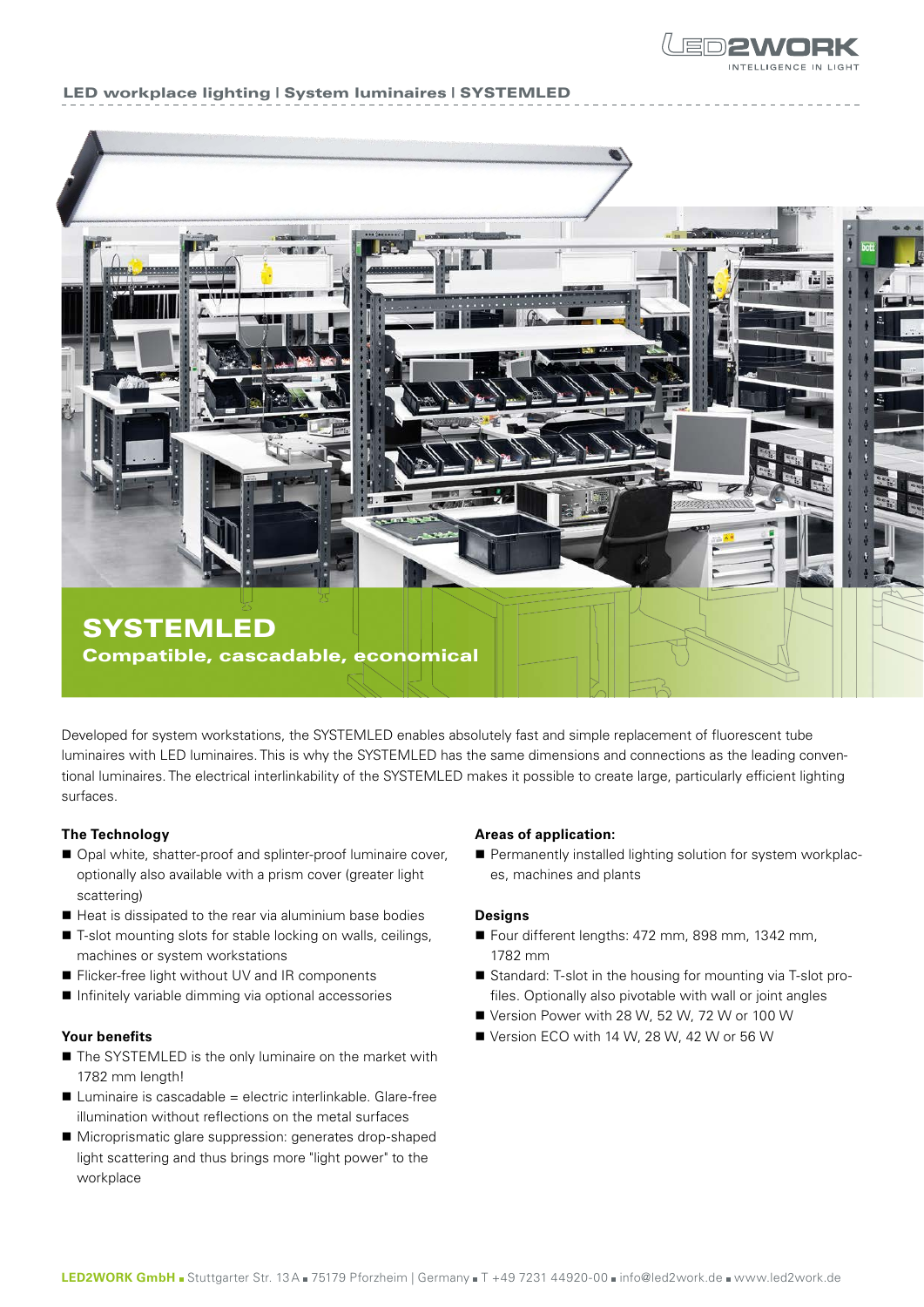

# LED workplace lighting | System luminaires | SYSTEMLED

2019\_0723\_Einzelseiten en: 23. 7. 2019, 04:06

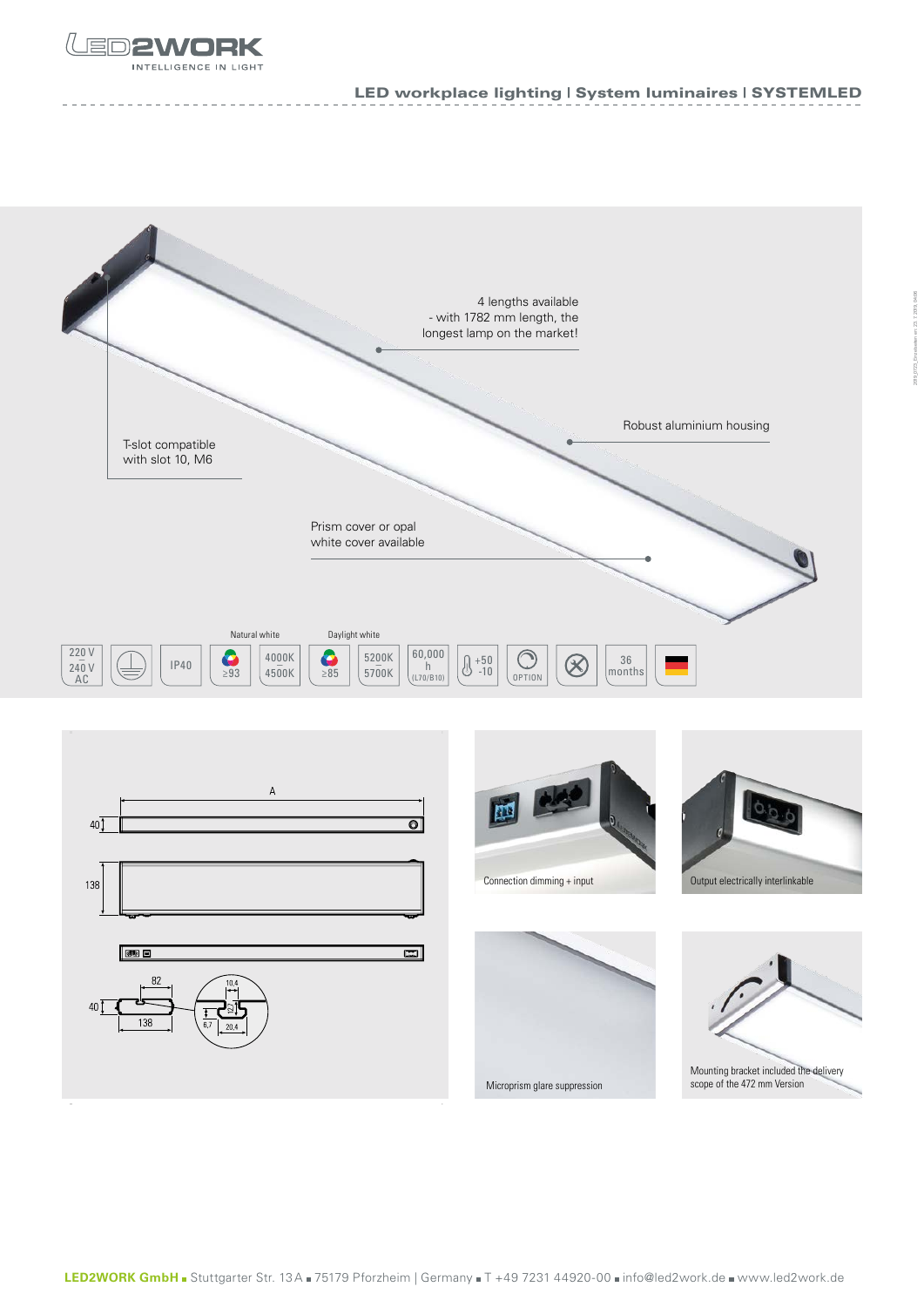

## LED workplace lighting | System luminaires | SYSTEMLED

| SYSTEMLED 5200-5700K Power              | Product no. | Length (A) | <b>Optics</b> | $E_{\text{average}}$<br>米 | $E_{\text{max}}^*$ | <b>Luminous flux</b> | <b>Output</b> | <b>Connection</b> |
|-----------------------------------------|-------------|------------|---------------|---------------------------|--------------------|----------------------|---------------|-------------------|
| SYSTEMLED, 898 mm,<br>matte cover       | 141014-01   | 898 mm     | $100^\circ$   | 1224 lx                   | 1602 lx            | approx. 4784 lm      | 52 W          | 220-240V AC       |
| SYSTEMLED, 898 mm,<br>microprism cover  | 141014-02   | 898 mm     | $100^\circ$   | 1437 lx                   | 1925 lx            | approx. 4472 Im      | 52 W          | 220-240V AC       |
| SYSTEMLED, 472 mm,<br>matte cover       | 141014-03   | 472 mm     | $100^\circ$   | 648 lx                    | 883 lx             | approx. 2576 lm      | 28 W          | 220-240V AC       |
| SYSTEMLED, 472 mm,<br>microprism covers | 141014-04   | 472 mm     | $100^\circ$   | 763 lx                    | $1061$ $\text{lx}$ | approx. 2408 Im      | 28 W          | 220-240V AC       |
| SYSTEMLED, 1342 mm,<br>matte cover      | 141014-05   | 1342 mm    | $100^\circ$   | 1676 lx                   | 2100 lx            | approx. 7084 Im      | 77 W          | 220-240V AC       |
| SYSTEMLED, 1342 mm,<br>microprism cover | 141014-06   | 1342 mm    | $100^\circ$   | 1958 lx                   | 2513 lx            | approx. 6622 Im      | 77 W          | 220-240V AC       |
| SYSTEMLED, 1782 mm.<br>matte cover      | 141014-07   | 1782 mm    | $100^\circ$   | 1998 lx                   | 2413 lx            | approx. 9200 lm      | 100W          | 220-240V AC       |
| SYSTEMLED, 1782mm,<br>microprism cover  | 141014-08   | 1782 mm    | $100^\circ$   | 2331 lx                   | 2891 lx            | approx. 8600 lm      | 100W          | 220-240V AC       |

\* Average and maximum lighting intensities, measurement area 100 cm x 100 cm at 100 cm distance

| SYSTEMLED 4000-4500K Power               | Product no. | Length (A) | <b>Optics</b> | $E_{\text{average}}$<br>米 | $E_{\text{max}}$ * | <b>Luminous flux</b> | <b>Output</b> | <b>Connection</b> |
|------------------------------------------|-------------|------------|---------------|---------------------------|--------------------|----------------------|---------------|-------------------|
| SYSTEMLED, 898 mm,<br>matte cover        | 141024-01   | 898 mm     | $100^\circ$   | 963 lx                    | 1245 lx            | approx. 3803 Im      | 52 W          | 220-240V AC       |
| SYSTEMLED, 898 mm,<br>microprism covers  | 141024-02   | 898 mm     | $100^\circ$   | $1154$ $\overline{x}$     | 1526 lx            | approx. 3528 Im      | 52 W          | 220-240V AC       |
| SYSTEMLED, 472 mm,<br>matte cover        | 141024-03   | 472 mm     | $100^\circ$   | 509 lx                    | 684 lx             | approx. 1902 Im      | 28 W          | 220-240V AC       |
| SYSTEMLED, 472 mm,<br>microprism covers  | 141024-04   | 472 mm     | $100^\circ$   | 569 lx                    | 777 lx             | approx. 1638 Im      | 28 W          | 220-240V AC       |
| SYSTEMLED, 1342 mm,<br>matte cover       | 141024-05   | 1342 mm    | $100^\circ$   | 1322 lx                   | 1642 lx            | approx. 5705 lm      | 77W           | 220-240V AC       |
| SYSTEMLED, 1342 mm,<br>microprism covers | 141024-06   | 1342 mm    | $100^\circ$   | 1574 lx                   | 2009 lx            | approx. 5292 Im      | 77 W          | 220-240V AC       |
| SYSTEMLED, 1782 mm,<br>matte cover       | 141024-07   | 1782 mm    | $100^\circ$   | 1580 lx                   | 1901 lx            | approx. 7606 lm      | 100 W         | 220-240V AC       |
| SYSTEMLED, 1782 mm,<br>microprism cover  | 141024-08   | 1782 mm    | $100^\circ$   | 1867 lx                   | 2308 lx            | approx. 7056 lm      | 100W          | 220-240V AC       |

\* Average and maximum lighting intensities, measurement area 100 cm x 100 cm at 100 cm distance

| SYSTEMLED 5200-5700K ECO                 | Product no. | Length (A) | <b>Optics</b> | $E_{\text{average}}$ | $\mathsf{E}_{\max}{}^*$           | <b>Luminous flux</b> | <b>Output</b> | <b>Connection</b> |
|------------------------------------------|-------------|------------|---------------|----------------------|-----------------------------------|----------------------|---------------|-------------------|
| SYSTEMLED, 898 mm.<br>matte cover        | 141014-21   | 898 mm     | $100^\circ$   | 624 lx               | 813 lx                            | approx. 2548 Im      | 28 W          | 220-240V AC       |
| SYSTEMLED, 898 mm,<br>microprism covers  | 141014-22   | 898 mm     | $100^\circ$   | 745 lx               | 1002 lx                           | approx. 2380 lm      | 28 W          | 220-240V AC       |
| SYSTEMLED, 472 mm,<br>matte cover        | 141014-23   | 472 mm     | $100^\circ$   | 330 lx               | 448 lx                            | approx. 1274 lm      | 14 W          | 220-240V AC       |
| SYSTEMLED, 472 mm,<br>microprism covers  | 141014-24   | 472 mm     | $100^\circ$   | 396 lx               | 551 lx                            | approx. 1190 lm      | 14 W          | 220-240V AC       |
| SYSTEMLED, 1342 mm.<br>matte cover       | 141014-25   | 1342 mm    | $100^\circ$   | 854 lx               | 1068 lx                           | approx. 3822 Im      | 42 W          | 220-240V AC       |
| SYSTEMLED, 1342 mm,<br>microprism covers | 141014-26   | 1342 mm    | $100^\circ$   | $1003$ $\mathsf{lx}$ | $1263$ $\overline{\phantom{1}}$ x | approx. 3570 lm      | 42 W          | 220-240V AC       |
| SYSTEMLED, 1782 mm.<br>matte cover       | 141014-27   | 1782 mm    | $100^\circ$   | 1019 lx              | 1229 lx                           | approx. 4732 lm      | 52 W          | 220-240V AC       |
| SYSTEMLED, 1782 mm,<br>microprism covers | 141014-28   | 1782 mm    | $100^\circ$   | 1201 lx              | 1490 lx                           | approx. 4420 lm      | 52 W          | 220-240V AC       |

\* Average and maximum lighting intensities, measurement area 100 cm x 100 cm at 100 cm distance